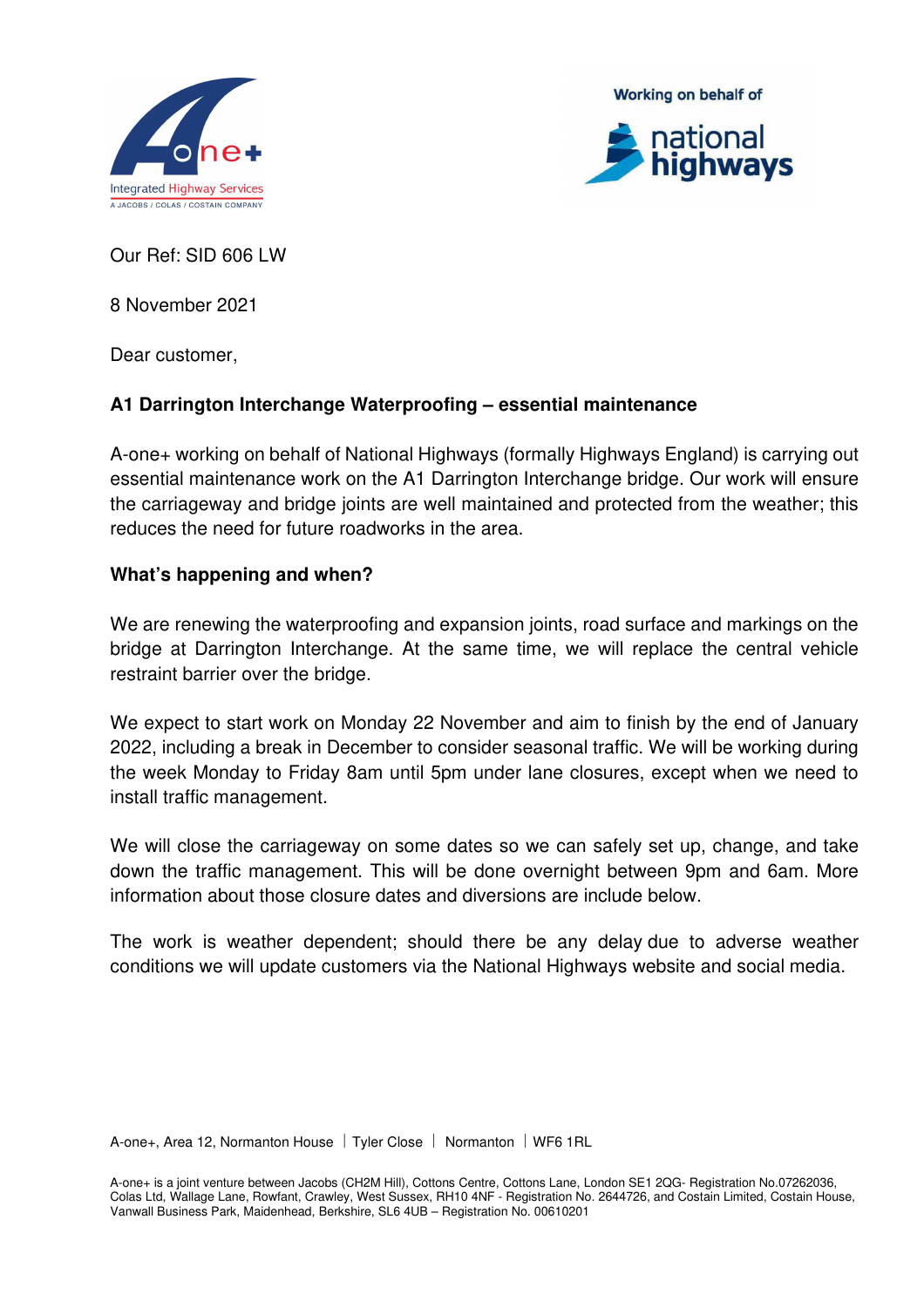#### **Closures, restrictions, and diversions**

To enable us to carry out this work safely, the A1 Darrington Interchange carriageway will be reduced to one single lane in both directions both day and night, except when road closures are in place. A 40mph speed limit will be enforced.

For customer safety, we need to leave the traffic management and lane closures in place overnight even when we are not working, as sections of the vehicle restraint barrier will have been removed. This will be explained to customers using the route, via signage.

The lane closures will extend journey times and so we ask customers to allow additional time for journeys and apologise for any inconvenience this essential work may cause.

| <b>Direction</b>                                                    | <b>Date</b>                         | <b>Times</b>   |  |
|---------------------------------------------------------------------|-------------------------------------|----------------|--|
| Northbound<br>closure                                               | Monday 22 & Tuesday 23 November     | $9$ pm $-6$ am |  |
| Southbound<br>closure                                               | Wednesday 24 & Thursday 25 November | $9$ pm $-6$ am |  |
| Southbound<br>closure                                               | Wednesday 8 December                | $9pm - 6am$    |  |
| Northbound<br>closure                                               | Tuesday 14 & Wednesday 15 December  | $9$ pm $-6$ am |  |
| Southbound<br>closure                                               | Thursday 16 & Friday 17 December    | $9$ pm $-6$ am |  |
| Both directions fully open Saturday 18 December to Monday 3 January |                                     |                |  |
| Northbound<br>closure                                               | Tuesday 4 & Wednesday 5 January     | $9$ pm $-6$ am |  |
| Southbound<br>closure                                               | Thursday 6 & Friday 7 January       | $9$ pm $-6$ am |  |
| Northbound<br>closure                                               | Saturday 15 January                 | $9$ pm $-6$ am |  |

## **Details of road closures to set up, change or remove traffic management**